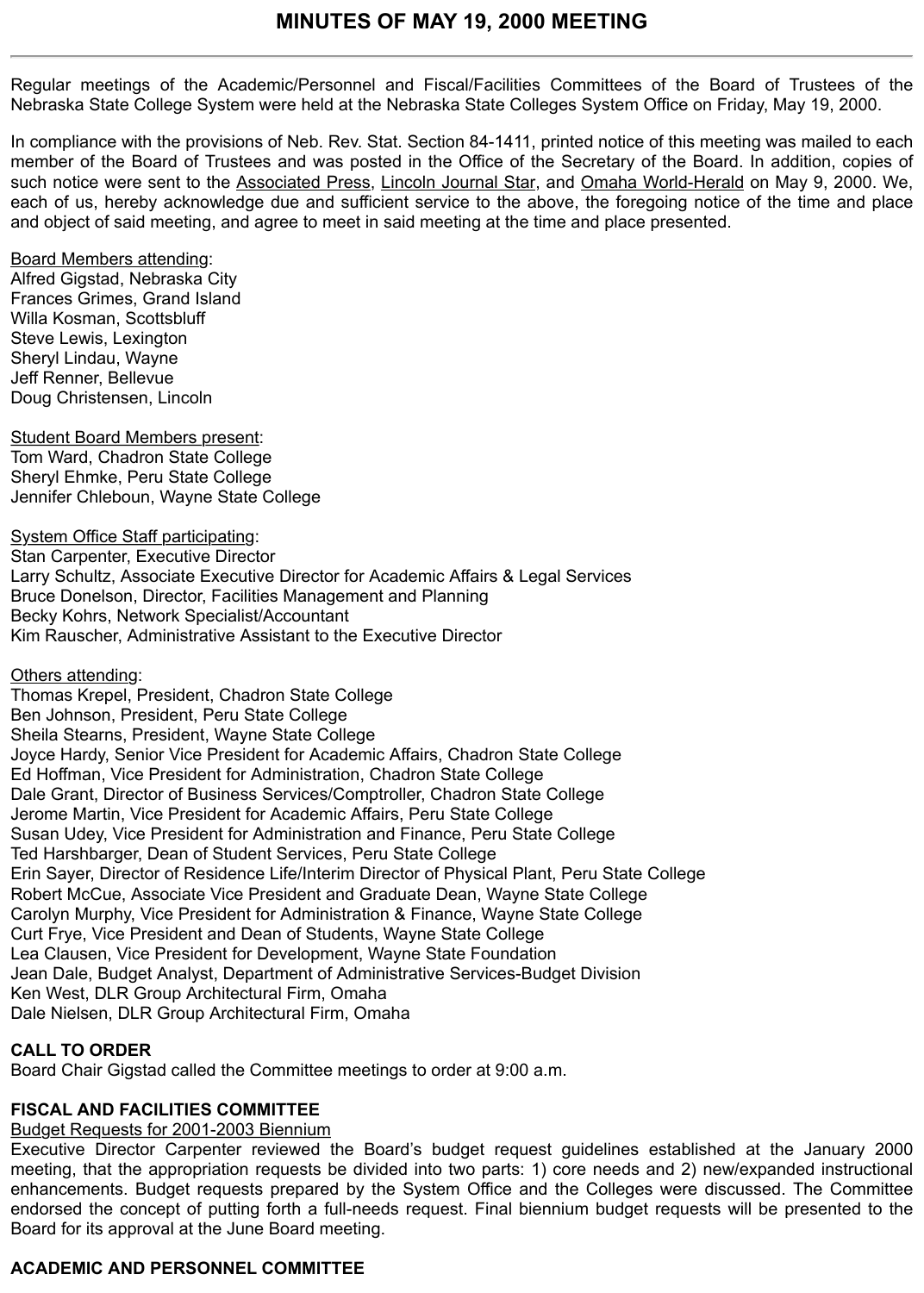#### Personnel Recommendations

Board members reviewed the personnel recommendations submitted by the System Office and Colleges. The Academic and Personnel Committee unanimously recommended approval of the personnel recommendations to the full Board.

### Salary Recommendations

Board members reviewed the 2000-01 salary recommendations submitted by the Executive Director and College Presidents. The Academic and Personnel Committee unanimously recommended approval of the salary recommendations to the full Board.

#### Associate Appointments

Board members reviewed the designation of Presidential Associate for Mrs. Dale Johnson and Executive Director Associate for Mrs. Noreen Carpenter. The Academic and Personnel Committee unanimously recommended approval of the Associate Appointments to the full Board.

### Program Review Recommendations

Associate Executive Director Schultz summarized the annual program review process and noted that, of the twenty programs reviewed this year, fifteen programs are being recommended for continuation and five programs are being recommended for continuation with a follow-up report due May 2003. The Academic and Personnel Committee unanimously recommended approval of the program review recommendations to the full Board.

### Elimination of Educational Media Program at Chadron State College

Board members considered a request to eliminate the Bachelor of Science and Bachelor of Arts degrees in Educational Media at Chadron State College and continue the program as a graduate level endorsement. The Academic and Personnel Committee unanimously recommended approval of the requested action to the full Board.

#### Insurance Renewals

Board members considered a recommendation to authorize the Executive Director to secure the necessary insurance coverages needed in the System in the most cost-effective manner. The Academic and Personnel Committee unanimously recommended approval of the authorization to the full Board.

### **ADJOURNMENT**

The Committee meetings were adjourned at 11:30 a.m. so that Board members could attend the annual Teaching Excellence Award Luncheon.

### **CALL TO ORDER**

Chair Gigstad called the business meeting to order at 1:30 p.m.

### **APPROVAL OF THE AGENDA**

The meeting agenda for May 19 was approved as presented.

### **APPROVAL OF MINUTES FROM THE APRIL 12-13 MEETING**

The minutes of the April 12-13 meeting were unanimously approved.

### **PRESENTATION**

Representatives of the DLR Group architectural firm presented the revised program statement for the renovation and expansion of Memorial Stadium to be funded by the Wayne State Foundation. A motion to accept the Wayne State College Memorial Stadium renovation/expansion program statement was unanimously approved.

### **ITEMS FOR DISCUSSION AND ACTION**

## **Academic and Personnel Committee**

## Personnel Recommendations

A motion to approve the personnel recommendations submitted by the System Office and Colleges was unanimously approved.

#### Salary Recommendations

A motion to approve the 2000-01 salary recommendations as submitted by the Executive Director and College Presidents was unanimously approved.

### Associate Appointments

A motion to approve the designation of Presidential Associate for Mrs. Dale Johnson and Executive Director Associate for Mrs. Noreen Carpenter was unanimously approved.

Program Review Recommendations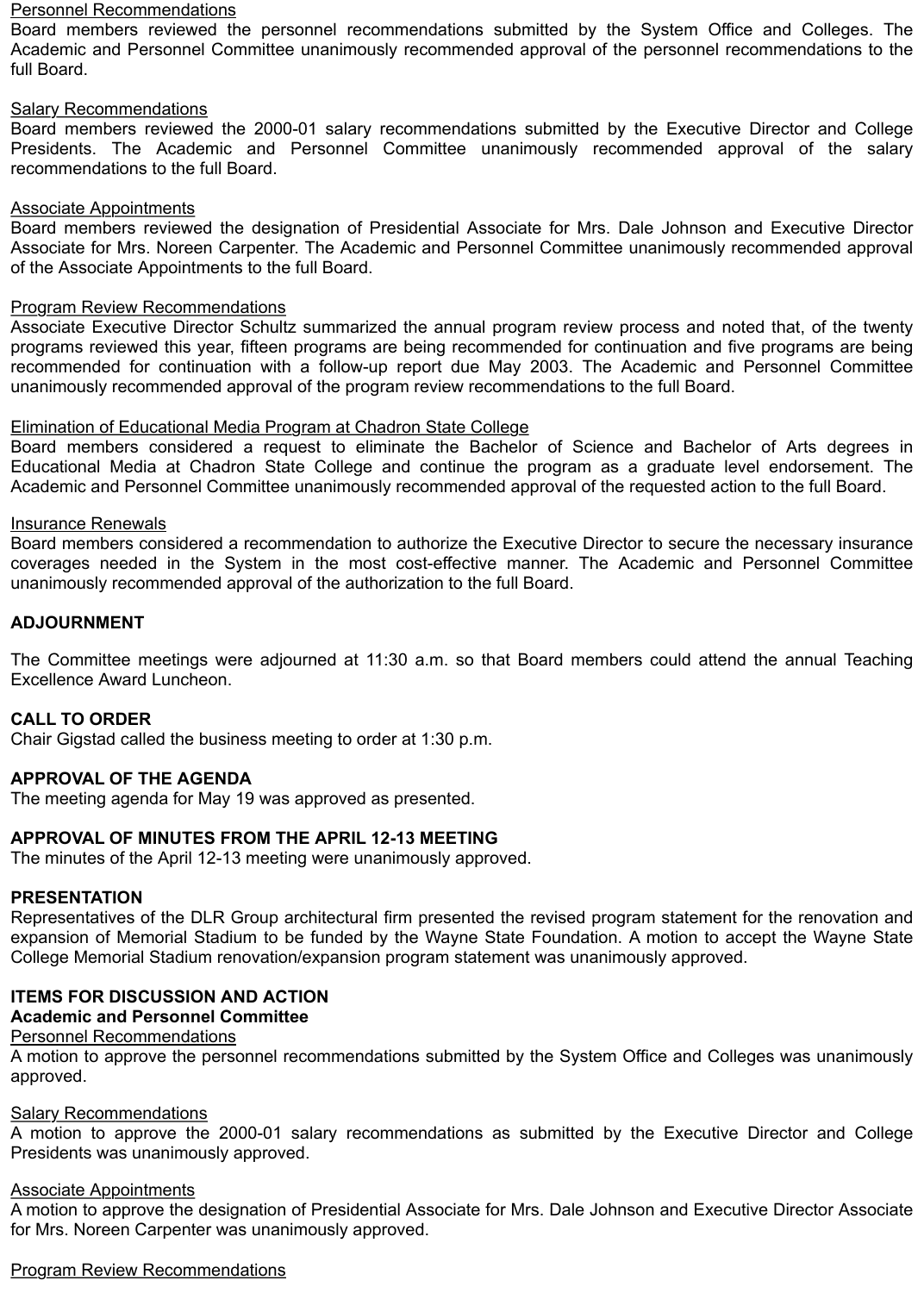A motion to approve the program review recommendations relating to each degree program and forward the report to the Nebraska Coordinating Commission for Postsecondary Education as follows was unanimously approved.

Chadron State College: Biology – continue the bachelor's degree History – continue the bachelor's degree Interdisciplinary Studies – continue the bachelor's degree Medicinal Pharmaceutical Chemistry – continue the bachelor's degree Range Management – continue the bachelor's degree with follow-up report due May 2003 Social Work – continue the bachelor's degree Sociology – continue the bachelor's degree with follow-up report due May 2003 Speech Communications – continue the bachelor's degree with follow-up report due May 2003 Information Management Systems – (supplemental review) continue the bachelor's degree

Peru State College:

Computer and Information Services – continue the bachelor's degree with follow-up report due May 2003 Natural Science – continue the bachelor's degree Psychology-Sociology – continue the bachelor's degree Social Science – continue the bachelor's degree

Wayne State College: Computer Information Systems – continue the bachelor's degree Computer Science – continue the bachelor's degree with follow-up report due May 2003 History – continue the bachelor's degree Life Sciences – continue the bachelor's degree Political Science – continue the bachelor's degree Sociology – continue the bachelor's degree Speech Communications -- continue the bachelor's degree

Elimination of Educational Media at Chadron State College

A motion to approve the elimination of the Bachelor of Science and Bachelor of Arts degrees in Educational Media at Chadron State College and continue as a graduate level supplemental endorsement was unanimously approved.

Insurance Renewals

A motion to authorize the Executive Director to secure the necessary insurance coverages needed in the System in the most cost-effective manner was unanimously approved.

### **Fiscal and Facilities Committee**

Distribution of Funds for FY 01

A motion to approve the following distribution of funds for fiscal year 2000-01 was approved, with Trustee Lewis and Student Trustee Ehmke voting nay.

|                           | <b>Chadron</b> | <b>Peru</b> | <b>Wayne</b> | <b>System</b><br><b>Office</b> | <b>Total</b> |
|---------------------------|----------------|-------------|--------------|--------------------------------|--------------|
| <b>General Funds</b>      | \$11,833,259   | \$6,318,789 | \$13,741,087 | \$819,043                      | \$32,712,178 |
| Cash Funds                | 4,829,771      | 2,856,875   | 7,269,967    | $\overline{0}$                 | 14,956,613   |
| <b>Subtotal</b>           | 16,663,030     | 9,175,664   | 21,011,054   | 819,043                        | 47,668,791   |
| <b>Federal Funds</b>      | 7,250,000      | 1,666,090   | 3,188,000    | $\mathbf 0$                    | 12,104,090   |
| Revolving<br><b>Funds</b> | 2,127,067      | 824,168     | 2,634,200    | $\overline{0}$                 | 5,585,435    |
| <b>Total Funds</b>        | 26,040,097     | 11,665,922  | 26,833,254   | 819,043                        | 65,358,316   |

### **Preliminary Operating Budgets**

A motion to approve the preliminary 2000-01 operating budgets as submitted by the System Office and the Colleges was unanimously approved.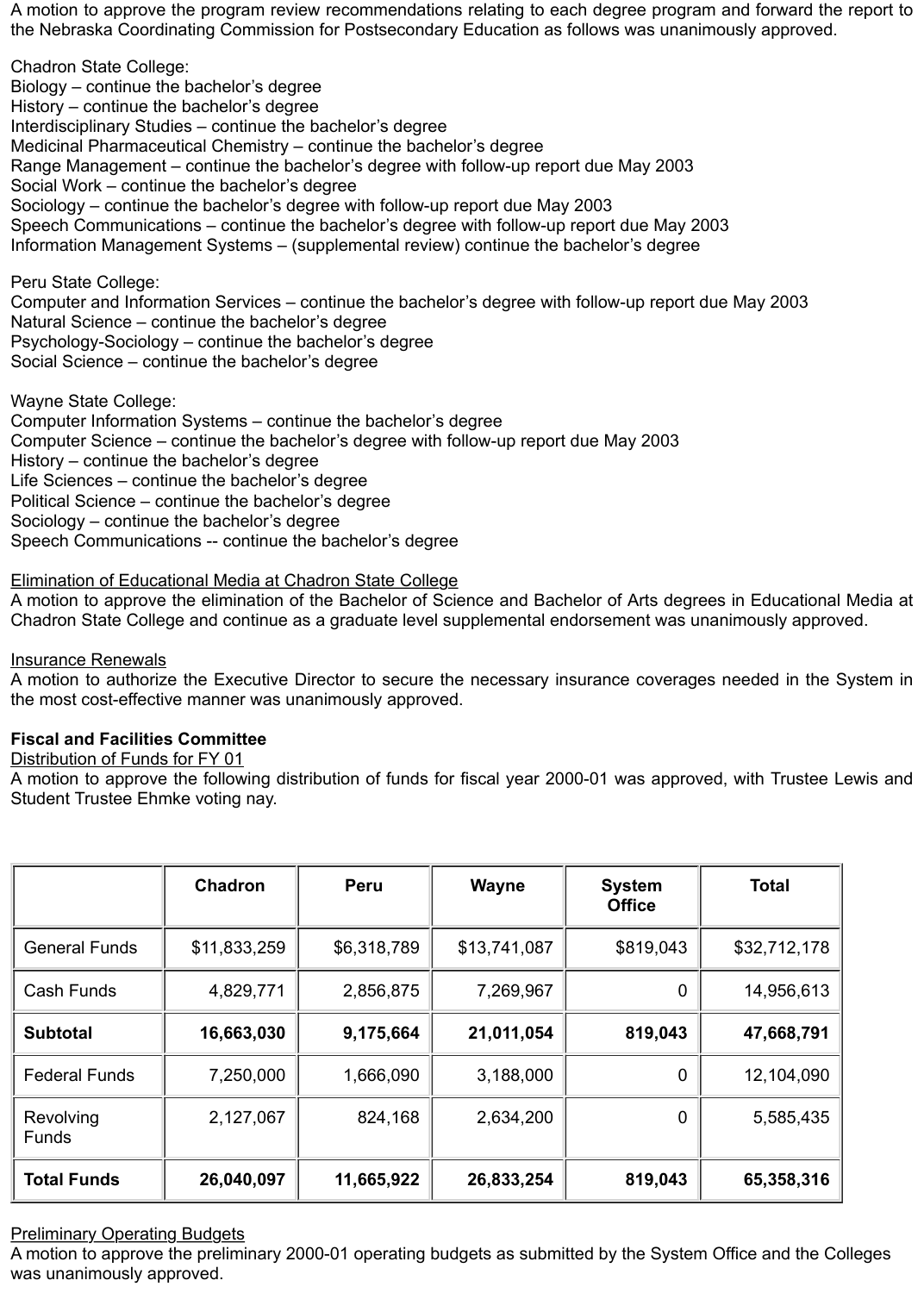#### **Grant Applications**

A motion to approve the following grant applications as submitted by Chadron State College was unanimously approved:

Western Nebraska Regional Service-Learning Program-Umbrella Grant for Family and Consumer Sciences Human Services Class Projects (\$150—Nebr. Consortium for Service Learning in Higher Education)

Keys for Kids Health Fair (\$500—Nebr. Consortium for Service Learning in Higher Education)

NETC On-line Course Development Workshop (\$8,300—Nebraska Educational Telecommunications Commission)

### Chadron State College, Increase in Appropriation

A motion to approve a \$150,000 increase in Chadron's appropriation for Program 809: Revenue Bond was unanimously approved.

### Preliminary Revenue Bond Operating Budgets

A motion to approve the preliminary 2000-01 revenue bond operating budgets as submitted by each college was unanimously approved.

### Reallocation of Contingency Maintenance Funds

A motion to approve the request by Chadron State College to reallocate \$10,869.29 from Resolution 4/4/97 (Residence Halls/Network Devices) and \$5,660.55 from Resolution 4/4/97 (Edna Work Hall/Bathroom Repairs) in contingency maintenance funds to Resolution 4/8/98 (Kent Hall elevator replacement) was unanimously approved.

### Food Service Contract

A motion to approve the 2000-01 food service contract between Wayne State College and Chartwells Food Service was unanimously approved.

### **Contracts**

A motion to approve the following contracts submitted by Chadron and Peru was unanimously approved:

Chadron State College:

Kent Hall dormitory elevator replacement (\$84,900—contingency maintenance funds—O'Keefe Elevator Company) Maintenance Building design and development documents (\$76,910--allocation—Bahr Vermeer & Haecker) Heat Plant steam line replacement/professional services (\$39,700—LB 309 and cash funds—Wyo-Dak Plumbing and Heating)

Administration Building heating/cooling system design/professional services (\$49,522—LB 309 and cash funds— Olsson Associates)

Peru State College:

Campus Water System line replacement (\$215,512.50—LB 878 funds—Triple S Construction) Hoyt Science Building and Campus Services Building renovation and reconstruction (\$5,228 plus alternates—LB 1100, LB 1138, cash funds and Foundation funding—Rogge-Davis) Centennial Complex renovation (\$1,365,401-- BANs—Rogge-Davis)

### LB 309 Allocations

A motion to approve the following acceptance and retrieval of LB 309 allocations was unanimously approved:

Chadron State College: Retrieval of \$31,182.24 for Administration drainage correction. Project completed.

Peru State College: Acceptance of \$2,550 for Heating Plant boiler damper bearing replacement. Retrieval of \$25 for Fine Arts elevator repair. Project completed.

Wayne State College:

Retrieval of \$2,643.50 for chilled water pump relocation. Project completed.

Chadron State College, Memorial Hall Renovation Design and Development Documents A motion to approve the Chadron State College Memorial Hall renovation design and development documents was unanimously approved.

Chadron State College, Administration Building Renovation Project A motion to approve the request by Chadron to remove the Administration Building renovation project from the list of those receiving LB 1100 funding was unanimously approved.

ITEMS FOR INFORMATION AND DISCUSSION **Academic and Personnel Committee** Personnel Actions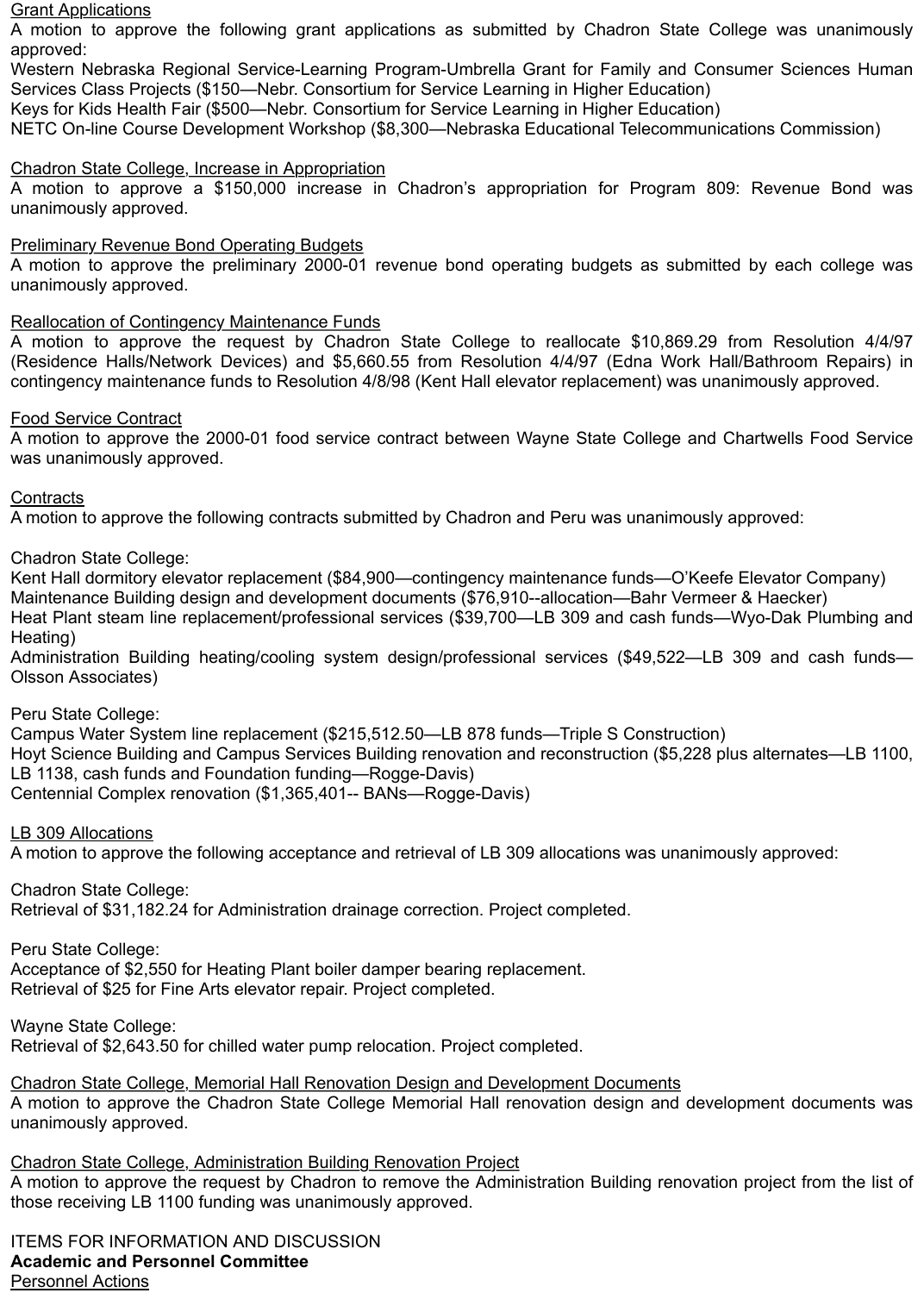Personnel actions not requiring Board approval were reported by the Colleges.

Revised Operating Budgets

Revised 1999-00 operating budgets were reported to the Board for information only.

Peru State College, Exclusive Beverage Contract Peru reported that an exclusive contract will be awarded to Coke for campus beverage vending.

Revised Revenue Bond Operating Budgets Revised 1999-00 revenue bond operating budgets were reported to the Board for information only.

Campus Physical Plant Status Reports

Chadron, Peru and Wayne provided physical plant status reports to the Board for information purposes.

### **Contracts**

The following contracts were reported to the Board for information only.

Chadron State College:

Administration Building indoor air quality survey (\$3,700—cash funds—Olsson Associates)

Reta King Library cooling tower replacement/professional services (\$4,300—LB 309 and cash funds—Olsson Associates)

Math/Science Building chiller replacement/professional services (\$6,838—LB 309 and cash funds—Olsson Associates)

New Maintenance Building location survey (\$1,300—cash funds—Jensen and Associates Surveying)

Sandoz Center surveying (\$1,970—Chadron Foundation—Jensen and Associates Surveying)

Peru State College:

TJ Majors third floor ceiling and attic repair (LB 309 funding)

Wayne State College:

Ramsey Theatre design documents for asbestos removal project (\$6,400—LB 1100 and deficit appropriation—The Assessment Group)

Campus wide landscape master plan preparation (\$20,350—Greenspace grant, private funding, state funding— Sinclair Hille)

Campus wide energy systems study (\$19,700—state and revenue bond funding—Alvine and Associates) Campus sewer ejector pumps replacement near Rice Auditorium (\$4,900 plus \$680 per trip—LB 309 funding—Alvine and Associates)

### Change Orders

The following change orders were reported to the Board for information only:

Chadron State College:

Southeast Parking Lot #3 curb and gutter (\$4,524—contingency maintenance funds—Fuller Construction) Burkhiser Technology Complex Remodel #4 deduct (\$2,209.25 – Ainsworth-Benning Construction)

Wayne State College:

Terrace Hall #2 miscellaneous items (\$9,785—revenue bond surplus funds—Sioux Contractors Inc.)

### Capital Construction Progress Reports

Quarterly capital contraction progress reports were shared with the Board for information.

### Peru State College, Majors Hall Lease Renewal

The Board was informed that the AD Majors Hall lease agreement has been extended from July 1, 2000 for one year through June 30, 2001 at a rate of \$1.13 per square foot for 26,514 square feet (\$29,960.82). The Board will continue to furnish utilities not to exceed an annual cost of 28 cents per square foot on the portion of Majors Hall covered under the lease. The College will be responsible for all other routine maintenance and operating expenses.

### Presidents' Reports

Chadron President Krepel expressed appreciation to Trustee Kosman who represented the Board at Commencement. He also noted that Dr. Jerry Mahlman, a Chadron graduate known worldwide for his research on global warming, received an honorary doctorate of humane letters at Commencement.

Peru President Johnson announced that the Peru Foundation has completed its reorganization. In addition, a professional filmmaker has just finished making a film about Peru State College, ending with the spring Commencement activities. Funding for the project was provided through a private donation.

### Student Trustee Reports

Jennifer Chleboun reported that Wayne students celebrated Earth Day with a variety of activities.